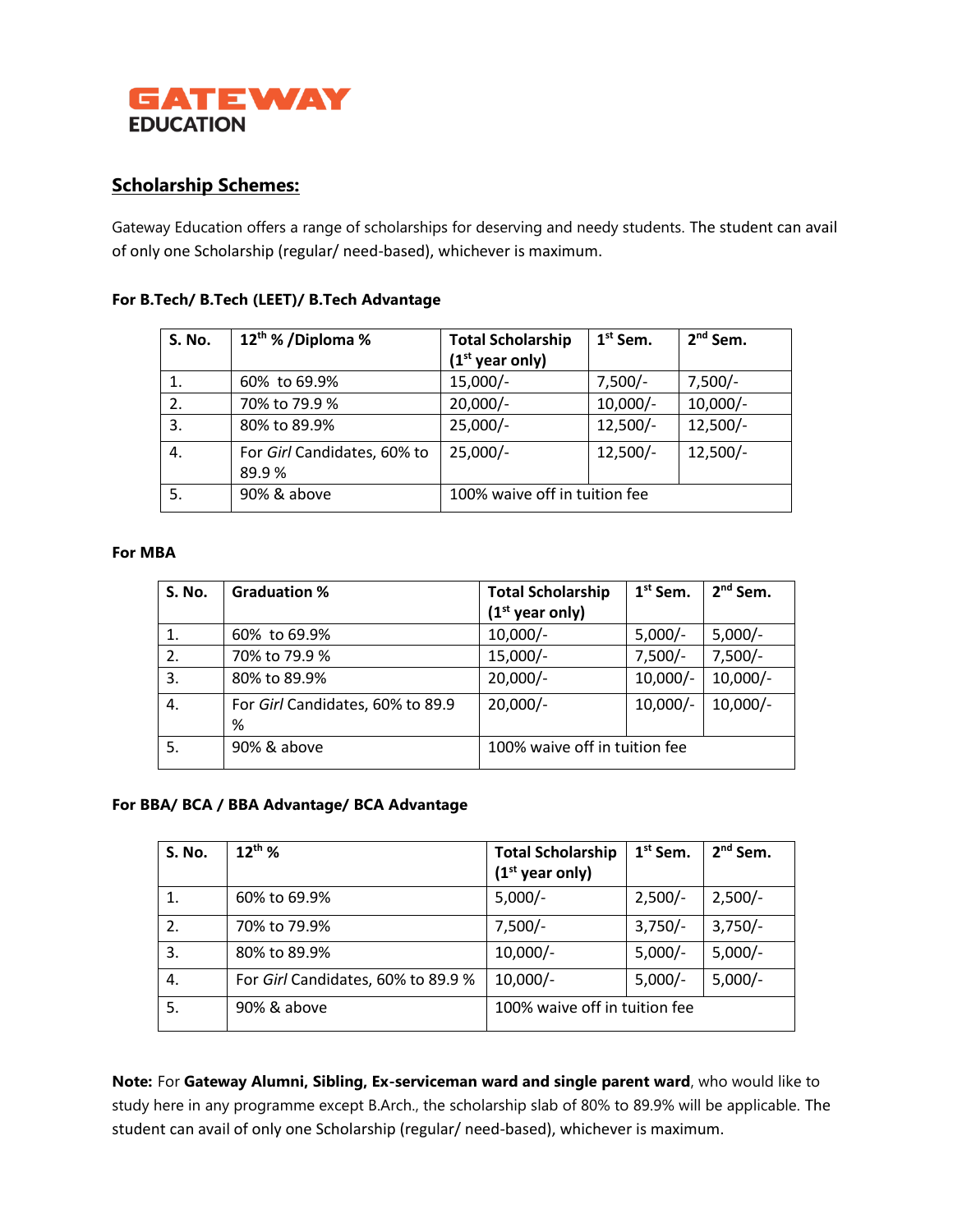## **Need-Based Scholarship in GIET:**

## **Need of including Such Scholarship:**

As per past experiences, a substantial number of parents and students have approached us to provide fee relaxation during the entire course as they are not financially strong enough to pay the fee. Moreover, such students are outstanding in academics or some other fields. To motivate such students, there is a need to offer such scholarships to aspiring students.

The total number of 10 scholarships is decided to be given to students. To avail of this Scholarship, the student can apply in two phases. The student needs to apply online at official website [www.gateway.edu.in](http://www.gateway.edu.in/) on or before **30th September 2022 for 1st phase and before 30th November 2022 for the 2nd phase**. The student has to pass through the personal interview to showcase their potential and supporting documents. The result will be announced within the week from the date of the interview.

Need-based Scholarship consists of five parameters:

1. **Academic (25 Marks):** If student scores more than 70% in the last qualifying board exams, then it is applicable as per the slab mentioned below:

| 95-100 %     | 21 to 25 marks |
|--------------|----------------|
| $90-94.9%$   | 16 to 20 marks |
| 85-89.9%     | 11 to 15 marks |
| $80 - 84.9%$ | 6 to 10 marks  |
| 75-79.9%     | 1 to 5 marks   |

- 2. **Extra Activity (20 Marks):** If a student participated in any field like singing, dancing & games, etc. at the district level, state level & national level, then following slab is applicable:
	- National Level Winner: Up to 20 marks
	- State Level Participation: Up to 15 marks
	- District Level Participation: Up to 10 marks
- 3. **Social Welfare Contribution (15 Marks):** To be monitored by the screening committee.
- 4. **Communication Skills & Personality (20 Marks):** The student will be asked to present/speak before the committee on some pre-decided topic/ area of their interest. The following parameters will be checked:
	- Body Language
	- Personality
	- Attitude
	- Presentation Skills
	- Career Objectives
	- Communication Skills
- **5. Financial (20 Marks):** To be decided by the committee after observing their parents financial background.